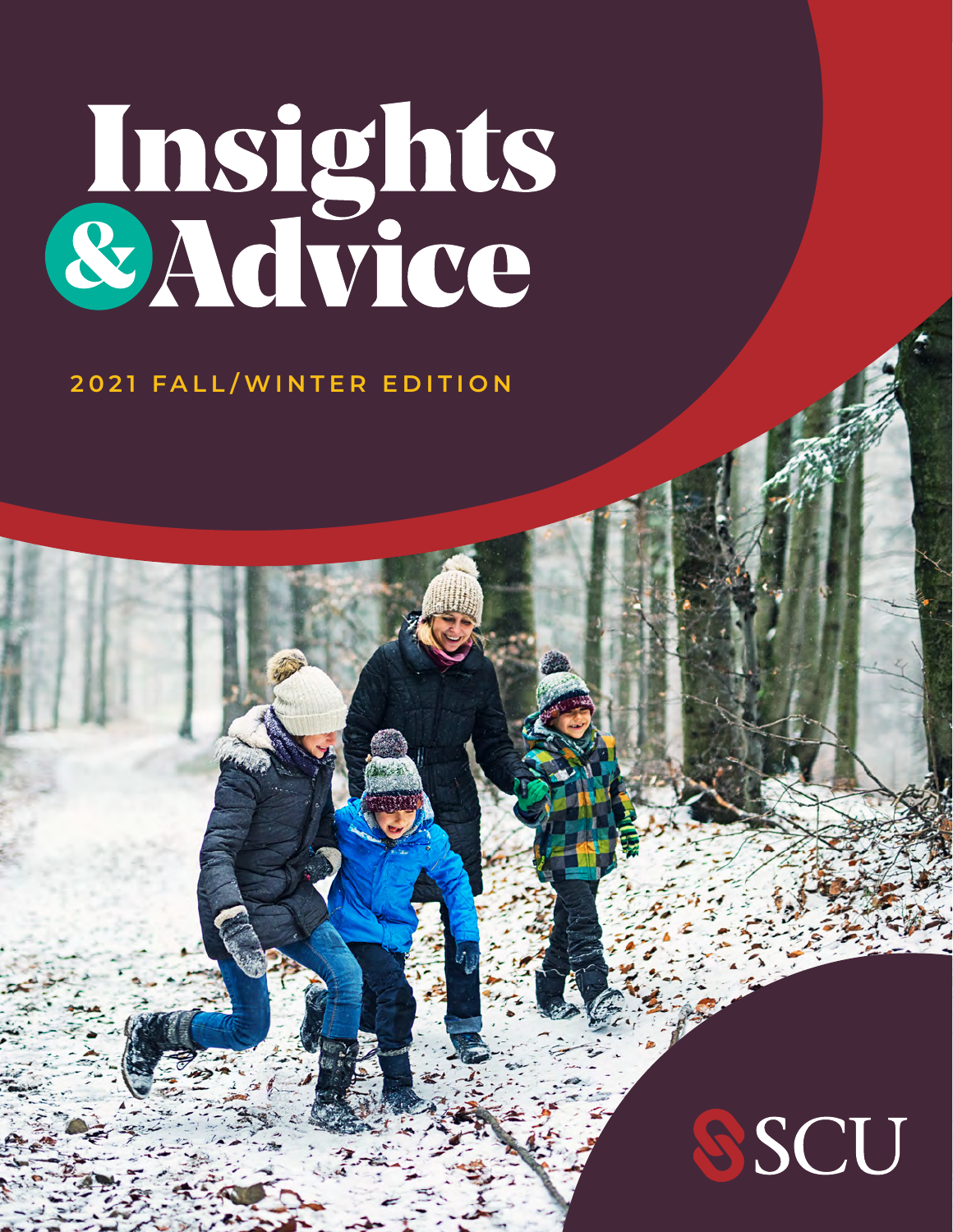# Here's what's happening at SCU



## AGM IS ON MARCH 15

You're invited to our virtual Annual General Meeting (AGM) on Tuesday, March 15. Join us for updates on the 2021 year. We will be sending more details in January, so stay tuned!



## INSIGHTS & ADVICE: TIPS FROM AN EXPERT

Join us online every second Wednesday of the month to hear about a variety of topics, including estate planning, business finance, and tax planning. Visit our website to view the full event calendar and sign up to attend.



## SHARE THE LIGHT

Share the Light is back for another year! Starting in mid-November, we'll be running a contest to award two charities a \$3,500 prize. In the meantime, start thinking about all of the charities working in our communities, and get ready to make a nomination!



## Message from the CEO

Even under normal circumstances, it is very hard to predict what the future will bring. During unprecedented times like this, it is impossible. A year and a half ago, we couldn't have imagined we would still be battling our way through this pandemic. Although things have not returned to normal, throughout the pandemic our number one goal has been to provide a safe environment for our members while helping them along their financial journey.

Recently, we have seen signs that interest rates may start to go up. We can't be certain if they will rise, stay the same, or decrease again. With the uncertainty of when this pandemic will end, there is no telling what the economic forecast is for the next year or two. Together, we can beat this virus and get back to normal.

If asked to describe a healthy portfolio, Manish Kaushal, Associate Vice President Wealth & Steinbach Retail an Mutual Funds Investment Specialist at Credential Asset Management Inc.\*, likes to compare it to gardening.

"You could plant only one type of flower," he says, "but the whole garden could be entirely wiped out by a singl pest." A better approach? Add a variety of plants that have different growth periods, appearances, and type of resilience.

The same holds true for building your portfolio, especial during periods of volatility. A healthy and diverse portfoli includes:

While some things remain uncertain, one thing we can confidently predict is that digital is the future. Digital banking will continue to impact the competitive landscape of financial institutions, and we expect to see Payments Canada modernize payments, allowing you to process transactions in real time. Open banking is also on the horizon. This technology will offer more flexibility in sharing banking data and allow you to see a complete picture of all your financial data. As open banking progresses, our priority is to continue finding ways to improve our digital offering for our members.

- $\cdot$  A mix of stocks, bonds, and money market instrument
- Mutual funds that combine different types of securities with different investment styles like growth or value

Finally, I want to remind you that as technology develops, so does cybercrime. Protecting your information is our top priority, and the first step is to provide you with the education and resources you need to recognize and stop fraud. You can learn more by visiting our fraud prevention centre at **[scu.mb.ca/fraudprevention](http://scu.mb.ca/fraudprevention)**.

All the best, Glenn Friesen, CEO

# Best practices for diversifying your portfolio

| dI,<br>١d<br>et      | $\cdot$ A mix of different industries, rather than focusing too<br>much on a single sector (such as technology)                                                                                                                                |
|----------------------|------------------------------------------------------------------------------------------------------------------------------------------------------------------------------------------------------------------------------------------------|
|                      | · Investments from a variety of geographic areas and<br>currencies (international stocks)                                                                                                                                                      |
| ut<br>le<br>at<br>ЭS | A combination of savings and investment products<br>held as variable savings or GICs in RRSPs, TFSAs, or<br>non-registered products                                                                                                            |
|                      |                                                                                                                                                                                                                                                |
| lly<br>io            | Ready to evaluate your own portfolio? Our wealth<br>advisors can help you take the next step toward<br>making the most of your investments. Get in touch by<br>calling 1.800.728.6440, or fill our contact form at<br>scu.mb.ca/wealth/contact |
| ts                   |                                                                                                                                                                                                                                                |
| <b>SS</b>            |                                                                                                                                                                                                                                                |
|                      |                                                                                                                                                                                                                                                |



# Credit cards made simple

Enjoy the simplicity of an SCU Collabria® credit card, with rewards poi nts that are easy to redeem. Whether you prefer to collect points, get cash back, pay less interest, or enjoy the added benefits of a card with an annual fee — the choice is yours.



## **SCU Collabria Cash Back Mastercard®&**

Whether you're filling up the car, dining out with friends, getting a haircut, or seeing the latest movie in a theatre, it all adds up to valuable cash back. Collect valuable reward points on the purchases you make on a regular basis — without breaking the budget on high fees or interest rates.

## **SCU Collabria Centra Visa\*\* Gold Card**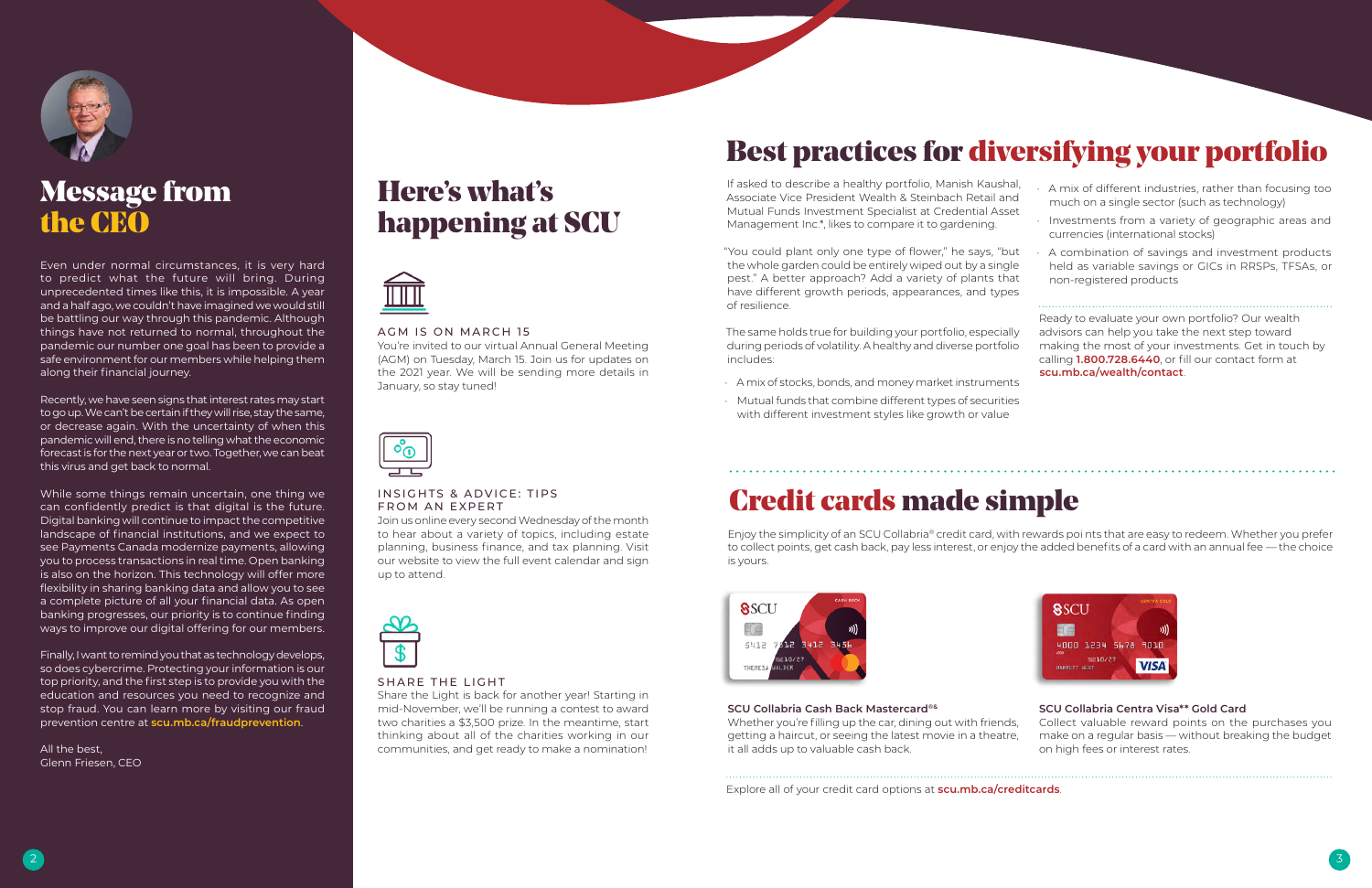The first thing to do when deciding between debt repayment or saving is to look at the interest rate on your debt. In today's low interest rate market, you may be earning less interest on your deposits, but you have the opportunity to pay down debt faster with a lower lending rate.

"If you're paying higher rates, typically, you want to pay those off," said Nicole McAllister, Branch Manager of SCU's Lagimodiere location. High interest rates, such as those on credit cards, can keep you trapped in an expensive cycle of high minimum payments that mostly cover the interest, but don't do anything to reduce the principal. Once the balances are down to zero, do everything you can to keep them there — and put that money to work somewhere else.

That's where the one-size-fits-all advice ends. Because apart from tackling high interest rates, the choice between saving and paying down debt depends on your

## Beneficiary review

Often, this is the time of year when people re-evaluate their investments, which also makes it a good time to review designated beneficiaries.

CAUTION: Your designation of beneficiary by means of a designation form will not be revoked or changed automatically by any future marriage or divorce. Should you wish to change your beneficiary in the event of a future marriage or divorce, you will have to do so by means of a new designation.

Call us today at **1.800.728.6440** if you have any questions or visit any SCU branch to make changes.

## If you're paying higher rates, typically, you want to pay those off.

# Save up or pay down?

# Social engineering: Fraud at work

situation, your priorities, your goals, and the timelines you're working with. There's no doubt that young investors should begin contributing to long-term savings plans as early as possible to maximize the time their money spends in the market. However, the pandemic has served as a reminder that everyone can benefit from building their savings in order to prepare for the unexpected.

The answer lies in what's important to you. "This is a question we regularly ask our members," said McAllister. "In five years, are you going to be talking about how you're happy that you paid off your mortgage? Or will you be worried you haven't put away enough to retire?" It may be helpful to sit down with an advisor to organize your goals and priorities.

Still feeling unsure or overwhelmed? Take a deep breath and consider asking for help.

"Taking your unique factors into consideration, one of our advisors can walk you through your options and guide you through these decisions," said McAllister. "Contacting an advisor will help you build a plan to ensure you're on track to achieve your financial goals."

One of the most frequent questions to arise in personal finance is how to decide between saving money and paying down debt. The options seem equally important, and they are! Social engineering is when scammers manipulate people into giving

confidential information or money. Whether by phone, email, text, or in person, social engineering can come in many forms. The more you know, the better you can protect yourself, your information, and your privacy.

- Reject requests for help from people you don't know, or responses to questions you never asked.
- Set your email spam filters to high, and don't click any links that seem too good to be true.
- When in doubt, get a second opinion. If you suspect fraudulent activity, call us at **1.800.728.6440**.
- Learn about common scams and how to prevent them at **[scu.mb.ca/fraudprevention/commonscams](http://scu.mb.ca/fraudprevention/commonscams)**.

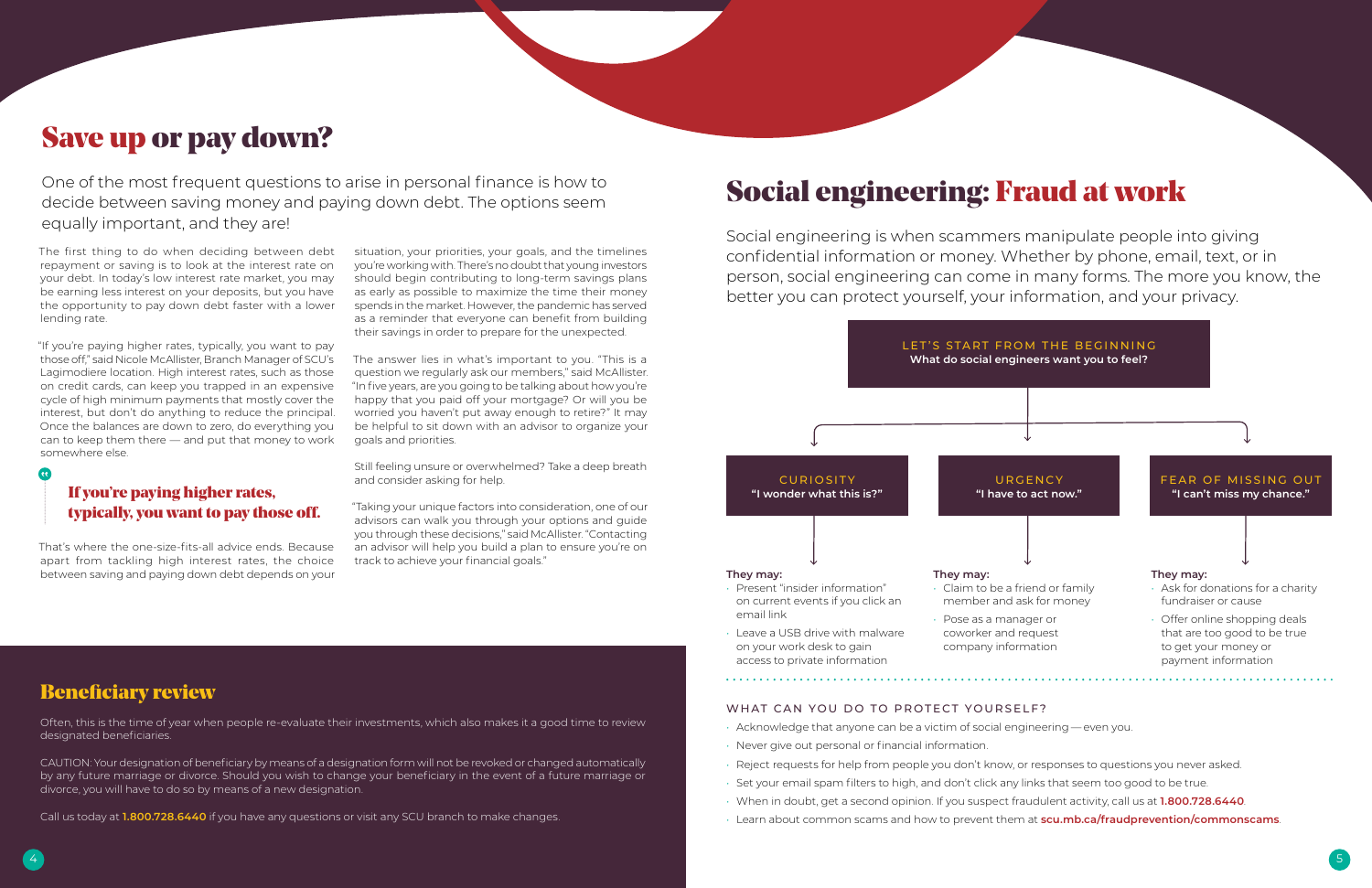### WHAT ARE THE BENEFITS OF THIS STRATEGY? **You'll earn more interest in the long run**

If you've looked into investing in a Guaranteed Investmer Certificate (GIC), you'll know they're a low-risk investmer option that usually offers a more competitive rate tha a Regular Savings account. In order to capitalize on the best rate, you need to lock your money in for the long haul — typically five years. But is it beneficial to lock in funds in today's low interest rate market? **Money is still accessible when you need it** stances ou may at some point. Deposit laddering keeps the ball in your court by giving you access to one fifth of your investments each year, without any penalties or costs. In addition, if you are living off the interest from your GIC portfolio, you can also

With current interest rates, and assuming rates remain unchanged, there is an approximately 45% difference in return within five years between GIC laddering and investing the lump-sum in your variable savings. That's because when you consider the actual interest earned year-over-year the laddering strategy earns the average rate across all five terms. For example, based on the rates as of November 1, 2021, in the first year, your money will earn 1.40% interest compared to an average 1.00% rate for a variable savings account.

With a strategy called deposit laddering, it can be. Instead of waiting for interest rates to rise, deposit laddering allows you to enjoy the benefit of a higher rate while accessing part of your money each year. The concept is simple divide your total investment dollars by five, and deposit these smaller amounts into each of the one to five-year GICs that we offer. As each term matures, you can either choose to lock it in for another five years, or another term of your choice. That way, you'll have a GIC that matures every year, giving you the option to access some of the money, reinvest what you have, or even add more funds to the maturing GIC. structure cash flow to meet your specific needs. **You're not as affected by the ups and downs of the market** Deposit ladders minimize the impact of rate fluctuations, but also allow you to stay current with market trends. Variable savings accounts will fluctuate, and even if you hold a single GIC, you're limited to investing at whichever rate is offered when your investment matures. With deposit laddering, you don't need to guess where interest rates are going. If rates go up, you will always have money coming due every year to take advantage of the rising rates. If rates go down, you benefit by having money invested for a higher rate in a longer term.

## **It's a low-risk, secured investment**

GICs are low risk because they offer a locked-in rate that is solely dependent on the length of term that you've chosen. In addition, at SCU, all deposits are guaranteed 100% by the Deposit Guarantee Corporation of Manitoba\*\*\*.

#### ons at:  $\overline{a}$  your own numbers at:  $\overline{a}$ *See back for requirements and conditions*

If you're looking for a low-risk investment strategy, deposit laddering is a great way to maximize your savings in a low interest market. We can help you build a savings strategy that works best for you. Call us at **1.800.728.6440** or fill out a contact form at **[scu.mb.ca/mysavings](http://scu.mb.ca/mysavings)** to discuss your next steps.

# Deposit laddering: A smarter way to invest in GICs

# Build a secure financial future with RDSPs

## "Deposit ladders minimize the impact of rate fluctuations, but also allow you to stay current with market trends."



| ht    | Money is still accessible when you need it            |
|-------|-------------------------------------------------------|
| nt. I | No one can predict the future. Your financial circums |
| n     | and savings goals will change over time, and you      |
| ιe    | need to access some of the funds in your GIC a        |



## **What is an RDSP?**

A Registered Disability Savings Plan (RDSP) is a government-supported savings plan that's like a pension plan for individuals living with a disability.

The government will boost your savings through the Canada Disability Savings Grant and the Canada Disability Savings Bond until the age of 49, but you can continue to contribute until you turn 59.

Our RDSPs are available in a variety of savings vehicles, including variable savings, GICs, and mutual funds\* .

**Did you know?** There is no requirement to deposit a lump sum when you open an RDSP. Small, or large, or none at all, it's up to you!

**Did you know?** Up until the age of 18, government grant and bond contributions are based on the income of the beneficiary's parents. At 19, these contributions switch to be based on the income of the beneficiary.

**Did you know?** Whether you contribute a little or a lot, the earlier you open an RDSP, the longer time your investment has to grow.

Learn more about RDSPs, or run your own numbers, at **[scu.mb.ca/rdsp](http://scu.mb.ca/rdsp)**. To talk about opening an RDSP or for more information, call us **1.800.728.6440**.